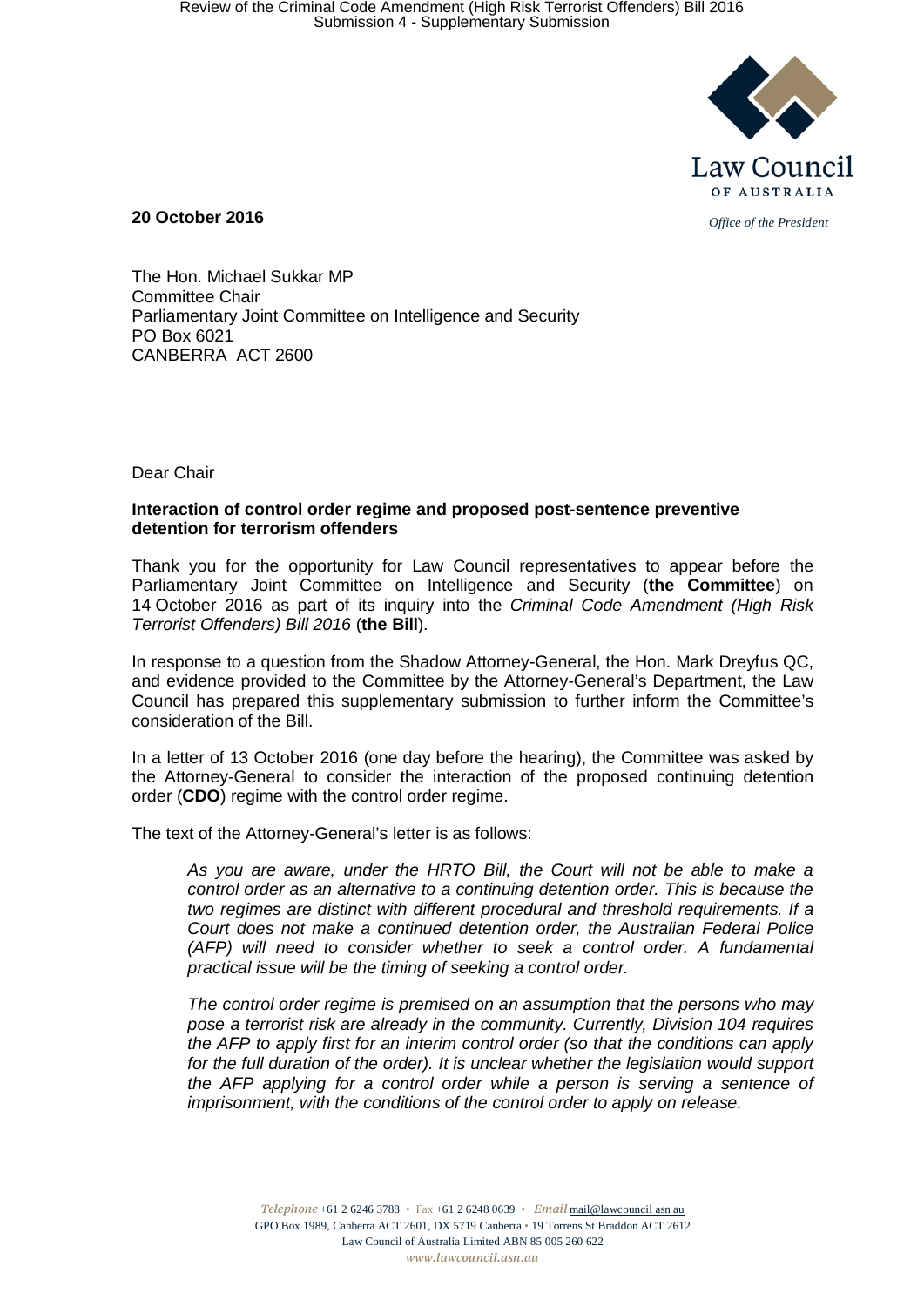The Attorney-General then asked the Committee to consider whether appropriate amendments might be pursued to address this issue.

The Attorney-General's Department and AFP Deputy Commissioner provided evidence on this matter during the public hearing. The Attorney-General's Department's submission also addresses this issue.

The Shadow Attorney-General asked whether the Law Council is in a position to provide a further submission to the Committee about the possibility of the interaction between the control order and proposed post-sentence preventive detention regimes.

### Proposed interaction of control orders and continuing detention orders

The proposed Commonwealth scheme of post-sentence preventive detention for terrorism offenders does not allow (unlike State and Territory regimes for sex offenders and high risk violent offenders) the Court to make an extended supervision order as an alternative to a CDO. Under the proposed scheme, the Court is also not permitted to make a control order instead of a CDO.

The Court may only make a CDO if the Court is satisfied that there is no less restrictive measure that would be effective in preventing the unacceptable risk to the safety of the community.<sup>1</sup> The Explanatory Memorandum to the Bill indicates that a control order under sections 104.4 or 104.14 of the Criminal Code may be an example of a less restrictive measure.<sup>2</sup> The Explanatory Memorandum explains:

*However, this will not require an application for a control order to be made or for the Court to consider whether the threshold for obtaining a control order would be met. Rather, the Court would need to be satisfied that the kinds of conditions that may be available under a control order, such as wearing a tracking device or placing restrictions on who the offender can communicate or associate with, would not be effective in preventing the unacceptable risk of the offender committing a*  Part 5.3 offence if they were released into the community. It is not open to the *Court to make a control order as an alternative to a continuing detention order. Subject to the Attorney-General's consent, a senior Australian Federal Police member would need to separately request an issuing court to make an interim control order pursuant to section 104.3 of the Criminal Code. An issuing court is defined at subsection 100.1(1) of the Criminal Code as the Federal Court of Australia, the Family Court of Australia or the Federal Circuit Court of Australia.<sup>3</sup>*

# Attorney-General's Department suggested amendments

The Attorney-General's Department's submission to the Committee suggested that the Bill should be amended to improve the relationship between control orders and CDOs. The Department's submission notes:

*This could potentially lead to an undesirable situation in which the offender is subject to two court processes and there is a duplication of effort. One option is to create extended supervision orders under the proposed regime in the Bill that can be made in the alternative to a continuing detention order. Despite the apparent overlap between control orders and continued detention order regimes, there are* 

<sup>&</sup>lt;sup>1</sup> Criminal Code Amendment (High Risk Terrorist Offenders) Bill 2016 (Cth), paragraph 105A.7(1)(c).<br><sup>2</sup> Explanatory Memorandum to the Criminal Code Amendment (High Risk Terrorist Offenders) Bill 2016 (Cth), 21.<br><sup>3</sup> Ibid.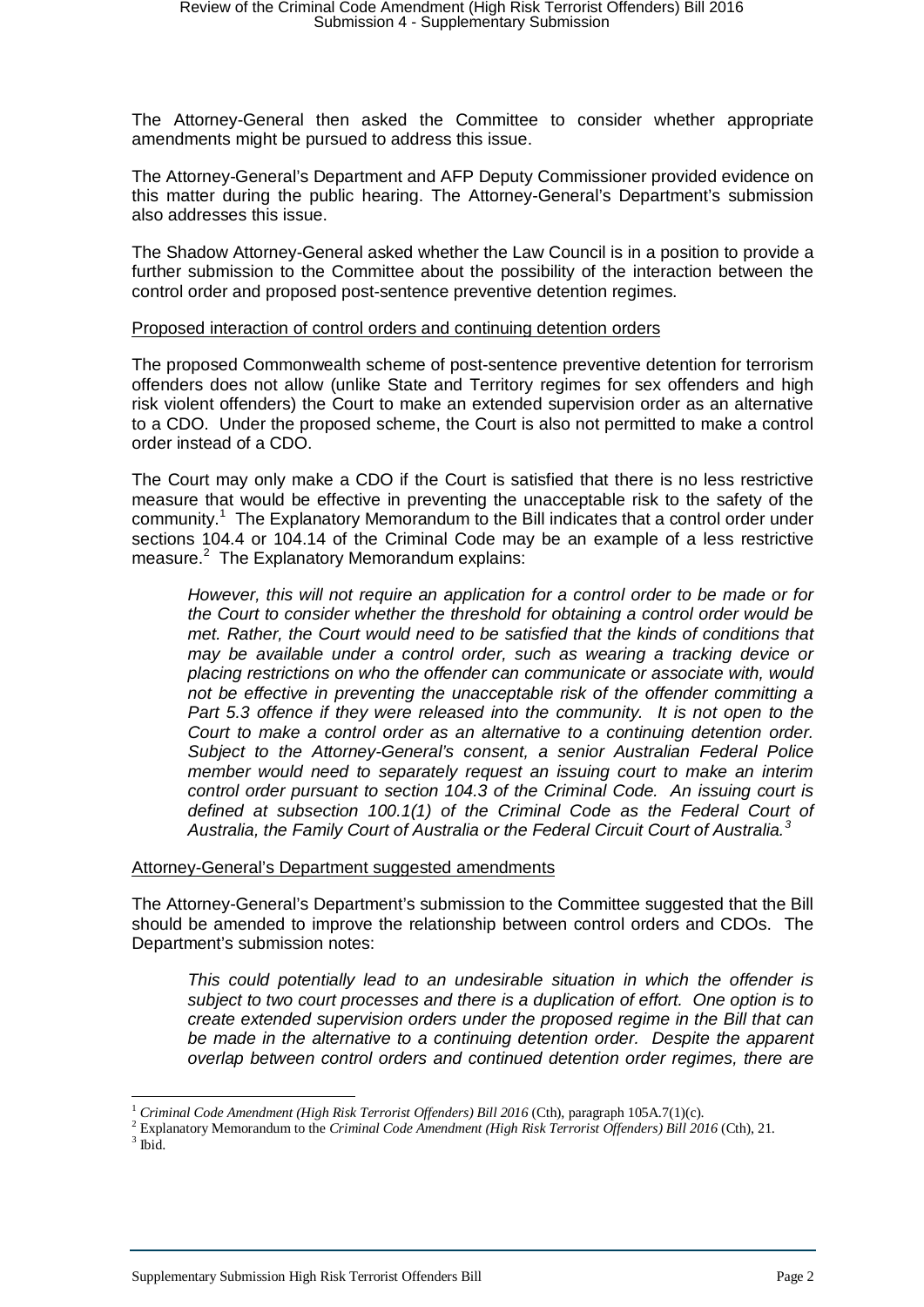*nuanced differences in focus of the regimes in terms of the persons and behaviour to be managed. An alternative option is to amend the control order regime so that a control order could be obtained as an alternative to a continuing detention order. Both approaches would give the Court greater flexibility to make appropriate orders for managing the risk the community posed by terrorist offenders.<sup>4</sup>*

# Law Council position

### *Preliminary*

The Law Council considers that the urgency of enacting the Bill has not been demonstrated. The Law Council understands that the first person that might be subject to the provisions has a sentence which expires in 2019. That person, however, may be subject to deportation subsequent to their sentence being served. The Attorney-General's Department's submission notes that the Independent National Security Legislation Monitor and the Committee will conduct reviews into the control order regime by 7 September 2017 and 7 March 2018 respectively. It has also noted that:

*Given the detailed and complex policy and practical issues that would need to be explored, it may be better to defer a detailed consideration of how the control order*  scheme and the proposed scheme under the Bill interact with each other until *those reviews occur.<sup>5</sup>*

The detailed and complex policy and practical issues, however, suggest that the review should be brought forward, prior to enactment of the Bill, so that the control orders, preventative detention orders and CDOs can be harmonised and form a consistent counter-terrorism framework.

Harmonisation difficulties arise because the CDO scheme is largely based on State and Territory schemes which are not set in the context of the Commonwealth counterterrorism framework, which includes control orders and preventative detention orders. The tests for control orders, preventative detention orders and proposed CDOs are different as are the procedures and courts which can administer them.

A number of questions arise in this context, including (but not limited to):

- (a) Given that at present the control order regime uses different tests, how can the control order regime and CDO scheme operate in an efficient, fair and consistent manner?
- (b) Are the procedural steps for and time limits applicable to a control order compatible with those applicable to a continuing detention order?
- (c) Should the Bill adopt a test similar to the preventative detention test namely a test based on whether the person will engage in a terrorist act – rather than the 'unacceptable risk' test?
- (d) How is the 'unacceptable risk' to be reconciled with the test for a preventative detention order?
- (e) How can the stricter test applied to preventative detention an essentially short term measure – be reconciled with the looser unacceptable risk test for the longterm continuing detention orders?

 <sup>4</sup> Attorney-General's Department, Submission to the Parliamentary Joint Committee on Intelligence and Security (October 2016) 6.<br> $5$  Ibid.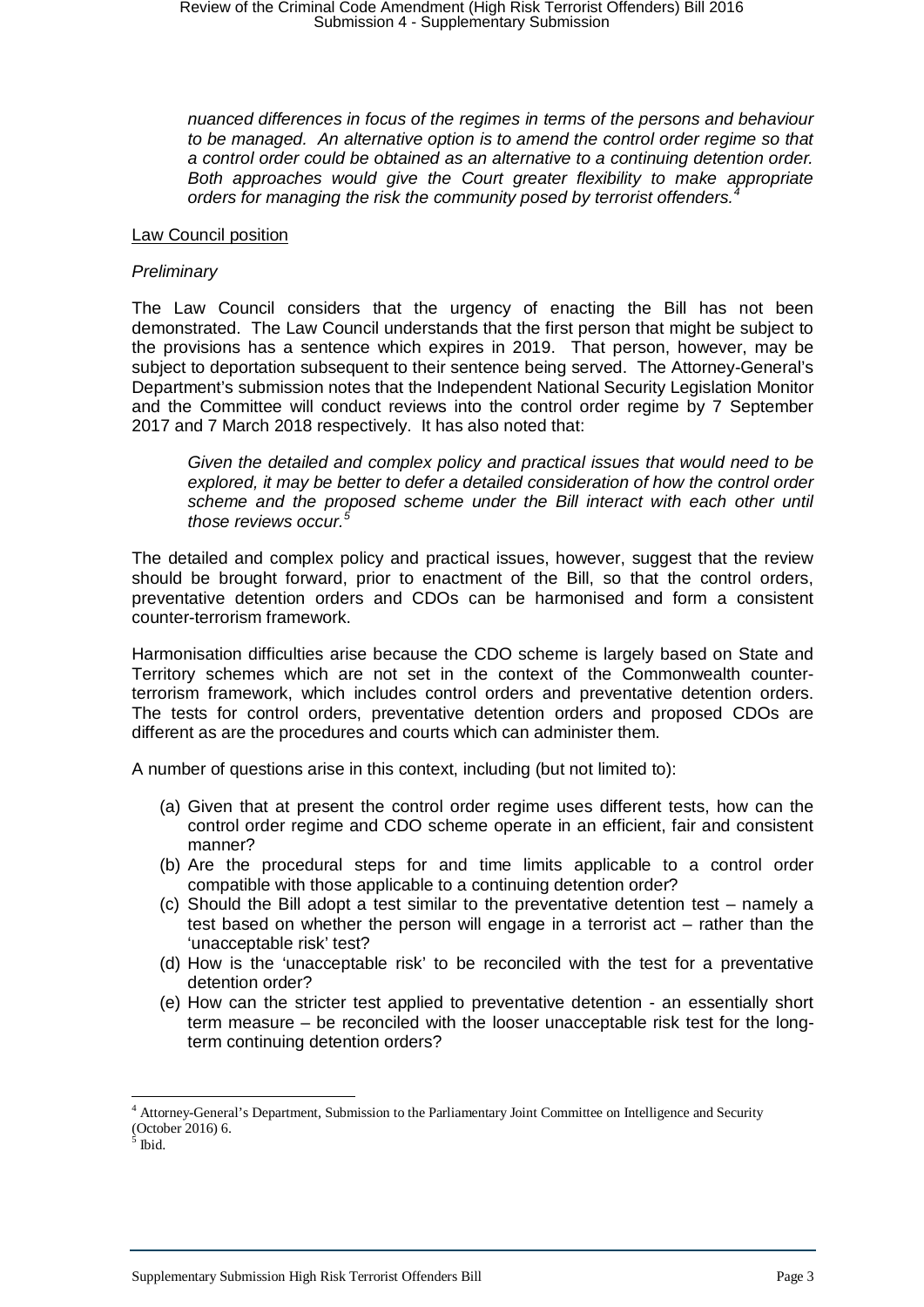(f) Would a test which required the Court to be satisfied beyond reasonable that there are reasonable grounds to believe that the person will engage in a terrorist act strike a better balance between protection of the community and over-prediction of future terrorist acts and compliance with Australia's human rights obligations?

In its initial submission to the Committee, the Law Council noted that the unacceptable risk test should be amended in a manner more consistent with the preventative detention order test.

# *Interaction between control orders and CDOs*

The Law Council sees a benefit in an approach whereby it is open to the Court to make a control order or extended supervision order as an alternative to a CDO under the proposed scheme in the Bill. A single court process, where an application for a CDO is sought to be made, would assist efficiencies in the judicial process for all parties concerned. The Law Council's preliminary view is that the control order option (rather than an extended supervision order) is preferable on the basis that it would ensure consistency within Australia's counter-terrorism framework.

However, the Law Council would be concerned if, in practice, the ability of the Court to provide an alternative to a CDO would mean that there were increased applications for CDOs in the first instance rather than sole applications for control orders.

To ameliorate this concern, the Law Council recommends that the Attorney-General should be required to be satisfied in an application for a CDO that there is no other less restrictive measure (for example, a control order) that would be effective in preventing the unacceptable risk of a serious Part 5.3 offence if the offender is released into the community.

The Attorney-General's decision in this regard should be required to be made on the basis of information which is sworn or affirmed by a senior AFP member with an explanation as to why each of the possible obligations, prohibitions or restrictions or a combination of such would not be effective. The AFP member should also be required to present:

- a statement outlining any facts relating to why any of those obligations, prohibitions or restrictions may be effective;
- outcomes and particulars of all previous requests for interim control orders/CDOs, interim CDOs/CDOs/preventative detention orders, applications for variations or revocations of control orders/CDOs; and
- relevant expert reports, including from corrective services; and
- information about the offender's conviction and period for which the offender has been sentenced and detained; and
- any information that the member has about any periods for which the person has been detained under a corresponding State preventative detention law or State CDO law.

In addition, the Attorney-General must have regard to matters as outlined in proposed section 105A.8 of the Bill.

# *Scrutiny of amendments*

Further, given the significant rule of law and human rights issues raised by the Bill, it is critical that non-government organisations and the Committee have an opportunity to consider any further amendments prior to enactment. The Law Council also strongly